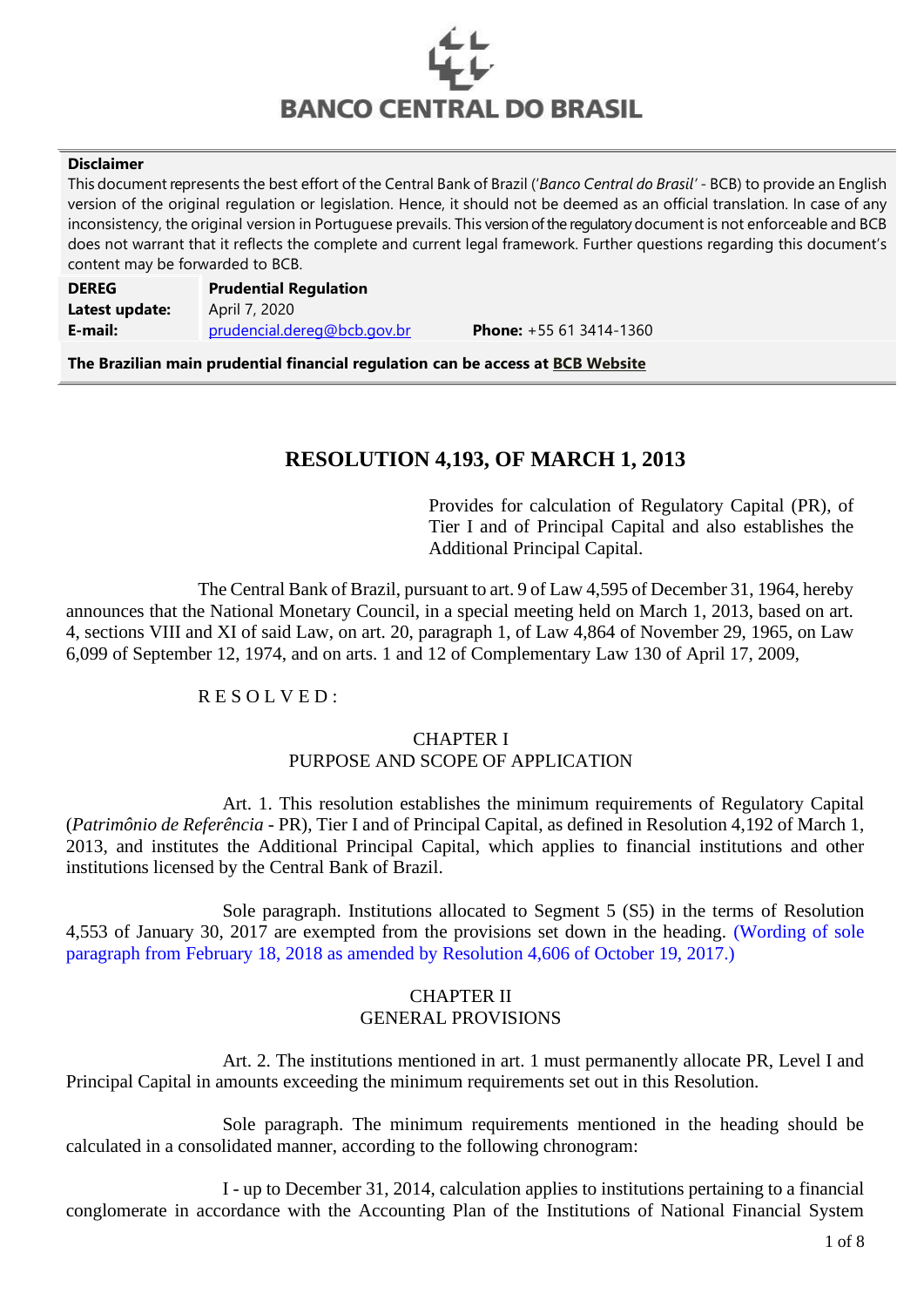

(COSIF); and (As amended by Resolution 4,281 of October 31, 2013.)

II - from January 1, 2015, calculation applies to institutions pertaining to a prudential conglomerate in accordance with COSIF. (As amended by Resolution 4,281 of October 31, 2013.)

#### CHAPTER III

#### DETERMINATION OF THE VALUE OF RISK-WEIGHTED ASSETS

Art. 3. For the purposes of calculating the minimum requirements and the Additional Principal Capital mentioned respectively in arts. 4 to 6 and 8, the amount of risk-weighted assets (RWA) must be appraised, which corresponds to the sum of the following components:

I - RWACPAD, relative to credit risk exposures subject to the calculation of capital requirement under the standardized approach;

II - RWACIRB, relative to credit risk exposures subject to the calculation of capital requirement under the internal rating systems for credit risk (IRB approaches) approved by the Central Bank of Brazil;

III - RWAMPAD, relative to market risk exposures subject to the calculation of capital requirement under the standardized approach;

IV - RWAMINT, relative to market risk exposures subject to the calculation of capital requirement under an internal model approved by the Central Bank of Brazil;

V - RWAOPAD, relative to the calculation of required capital for operational risk under the standardized approach; and

VI - RWAOAMA, relative to the calculation of required capital for operational risk under an internal model approved by the Central Bank of Brazil.

Paragraph 1. The component RWA<sub>MPAD</sub> mentioned in item III of the heading is the sum of the following parts:

I - RWAJUR1, relative to exposures subject to a variation in fixed interest rates denominated in real, for which capital requirement is calculated using the standardized approach;

II - RWAJUR2, relative to exposures subject to rate variations in foreign currency coupons, for which capital requirement is calculated using the standardized approach;

III - RWAJUR3, relative to exposures subject to rate variations in price indices coupons, for which capital requirement is calculated using the standardized approach;

IV - RWAJUR4, relative to exposures subject to rate variations in interest rates coupons, for which capital requirement is calculated using the standardized approach;

V - RWAACS, relative to exposures subject to variations in the price of shares, for which capital requirement is calculated using the standardized approach;

VI - RWACOM, relative to exposures subject to variations in the prices of commodities, for which capital requirement is calculated using the standardized approach; and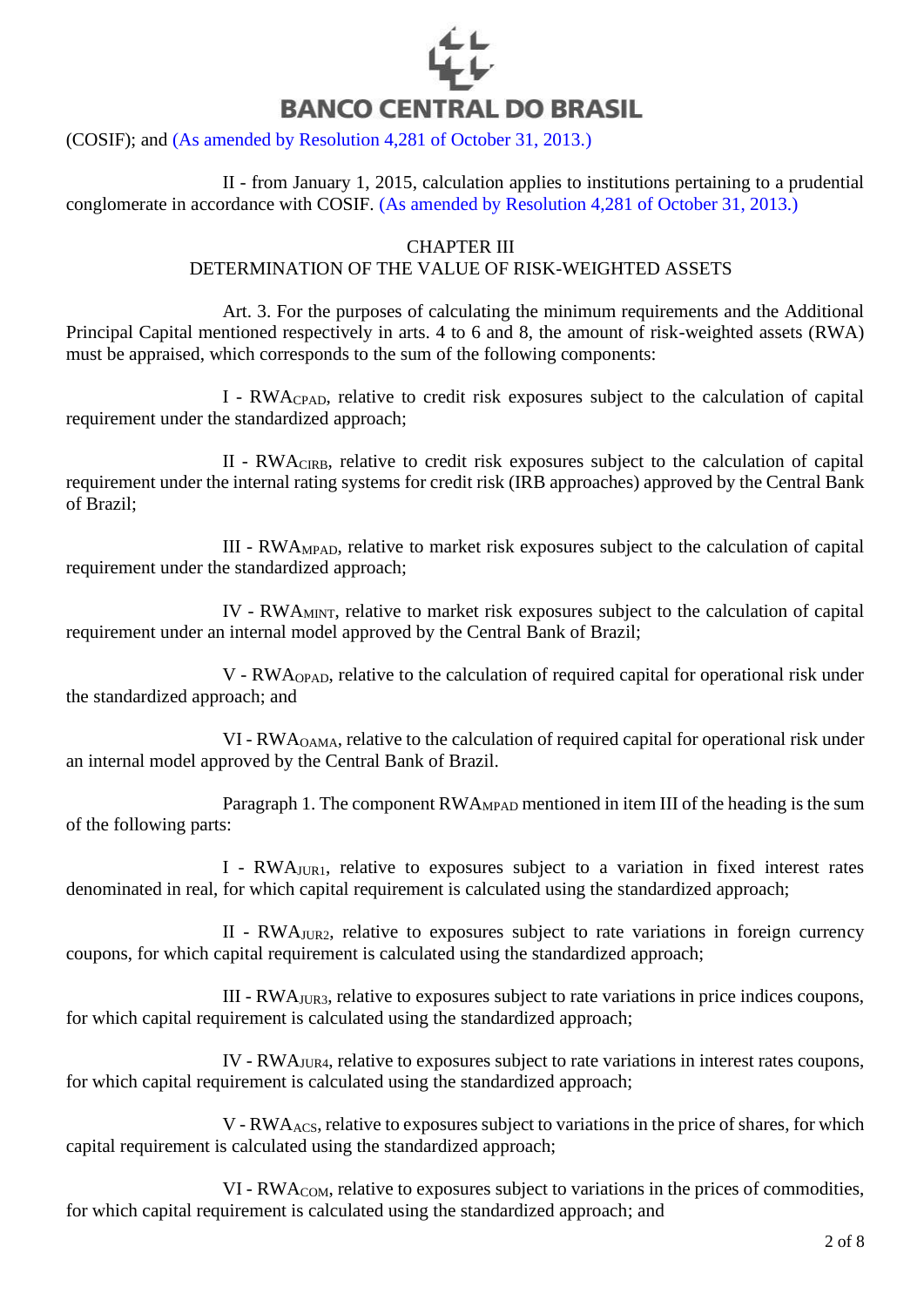

VII - RWACAM, relative to exposures to gold, to foreign currency and to assets subject to variations in foreign exchange rates, for which capital requirement is calculated using the standardized approach.

Paragraph 2. The procedures and parameters for calculation of components and parts mentioned in items I through VI of the heading will be established by the Central Bank of Brazil.

Paragraph 3. In appraising the RWA amount, institutions mentioned in art. 1 that do not use IRB approaches approved by the Central Bank of Brazil to calculate the capital requirement to cover credit risk must disregard the component RWACIRB.

Paragraph 4. In appraising the RWA amount, institutions mentioned in art. 1 that employ an internal model approved by the Central Bank of Brazil to calculate the capital requirement to cover market risks must disregard the component RWAMPAD.

Paragraph 5. In appraising the RWA amount, institutions mentioned in art. 1 that employ an internal model approved by the Central Bank of Brazil to calculate the capital requirement to cover operational risk must disregard the component RWAOPAD.

Paragraph 6. In appraising the RWA amount, institutions mentioned in art. 1 that employ IRB approaches approved by the Central Bank of Brazil to calculate the capital requirement to cover credit risk must disregard the component RWACPAD. (Included by Resolution 4,281 of October 31, 2013.)

### CHAPTER IV MINIMUM REQUIREMENT OF REGULATORY CAPITAL

Art. 4. The minimum requirement for PR corresponds to the application of a factor "F" to the RWA amount, "F" being equal to:

I – 11% (eleven percent), from October 1, 2013 to December 31, 2015;

II – 9.875% (nine point eight seven five percent), from January 1, 2016 to December

31, 2016;

III – 9.25% (nine point twenty-five percent), from January 1, 2017 to December 31,

2017;

IV – 8.625% (eight point six twenty-five percent), from January 1, 2018 to December

31, 2018; and

V – 8% (eight percent), from January 1, 2019.

# CHAPTER V MINIMUM REQUIREMENTS OF TIER I

Art. 5. The minimum requirement for Tier I corresponds to the application of the following factors to the RWA amount:

I – 5.5% (five point five percent), from October 1, 2013 to December 31, 2014; and

 $II - 6\%$  (six percent), from January 1, 2015.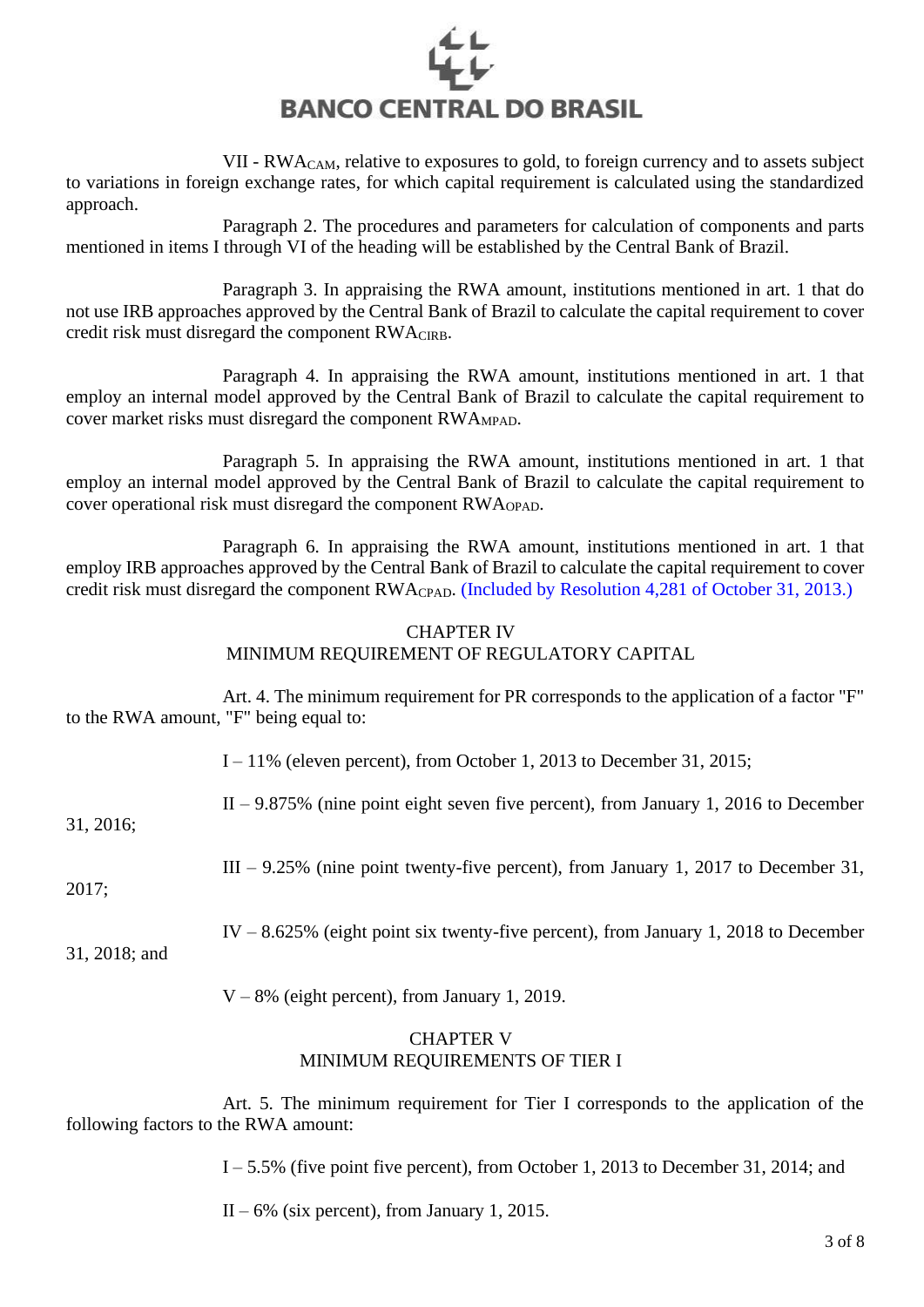

## CHAPTER VI MINIMUM REQUIREMENT OF PRINCIPAL CAPITAL

Art. 6. The minimum requirement for Principal Capital corresponds to the application of a 4.5% (four point five percent) factor to the RWA amount, from October 1, 2013.

# CHAPTER VII MINIMUM REQUIREMENTS FOR CREDIT UNIONS

Art. 7. For individual credit unions not affiliated with a central credit union that do not opt to calculate the RWAS5 amount, in terms of art. 11 of Resolution 4,606 of 2017, the minimum requirements of PR, of Level I and of Principal Capital mentioned in articles. 4, 5 and 6 of this Resolution shall be increased by four percentage points. (Wording of article 7 from January 1st, 2019 as amended by Resolution 4,704 of December 19, 2018.)

#### CHAPTER VIII

# ADDITIONAL PRINCIPAL CAPITAL ASSIGNMENT

Art. 8. The Additional Principal Capital (ACP) is hereby instituted and is defined as the sum of the following parts:

I - ACPConservação, which corresponds to the Conservation Additional Principal Capital;

II - ACPContracíclico, which corresponds to the Countercyclical Additional Principal

Capital; and

III - ACPSistêmico, which corresponds to the Additional Principal Capital of Systemic Importance, as set forth in paragraph 2.

(Wording of article 8 as amended by Resolution 4,443 of October 29, 2015.)

Paragraph 1. The Conservation and Countercyclical Additional Principal Capital assignments apply to the institutions mentioned in article 1. (As amended by Resolution 4,443 of October 29, 2015.)

Paragraph 2. The ACP<sub>Sistêmico</sub> assignment applies to institutions allocated to Segment 1 (S1) in the terms of Resolution 4,553 of 2017. (Wording of paragraph 2 from January 1, 2019 as amended by Resolution 4,704 of 2018.)

Paragraph 3. For institutions pertaining to a prudential conglomerate in accordance with the COSIF rules, the ACP must be calculated on a consolidated basis. (As amended by Resolution 4,443 of October 29, 2015.)

Paragraph 4. The ACP<sub>Conservação</sub> corresponds to the application of the following factors to the RWA:

I - zero, until December 31, 2015;

II - 0.625% (six hundred and twenty five thousandths of one percent), from January 1 to December 31, 2016;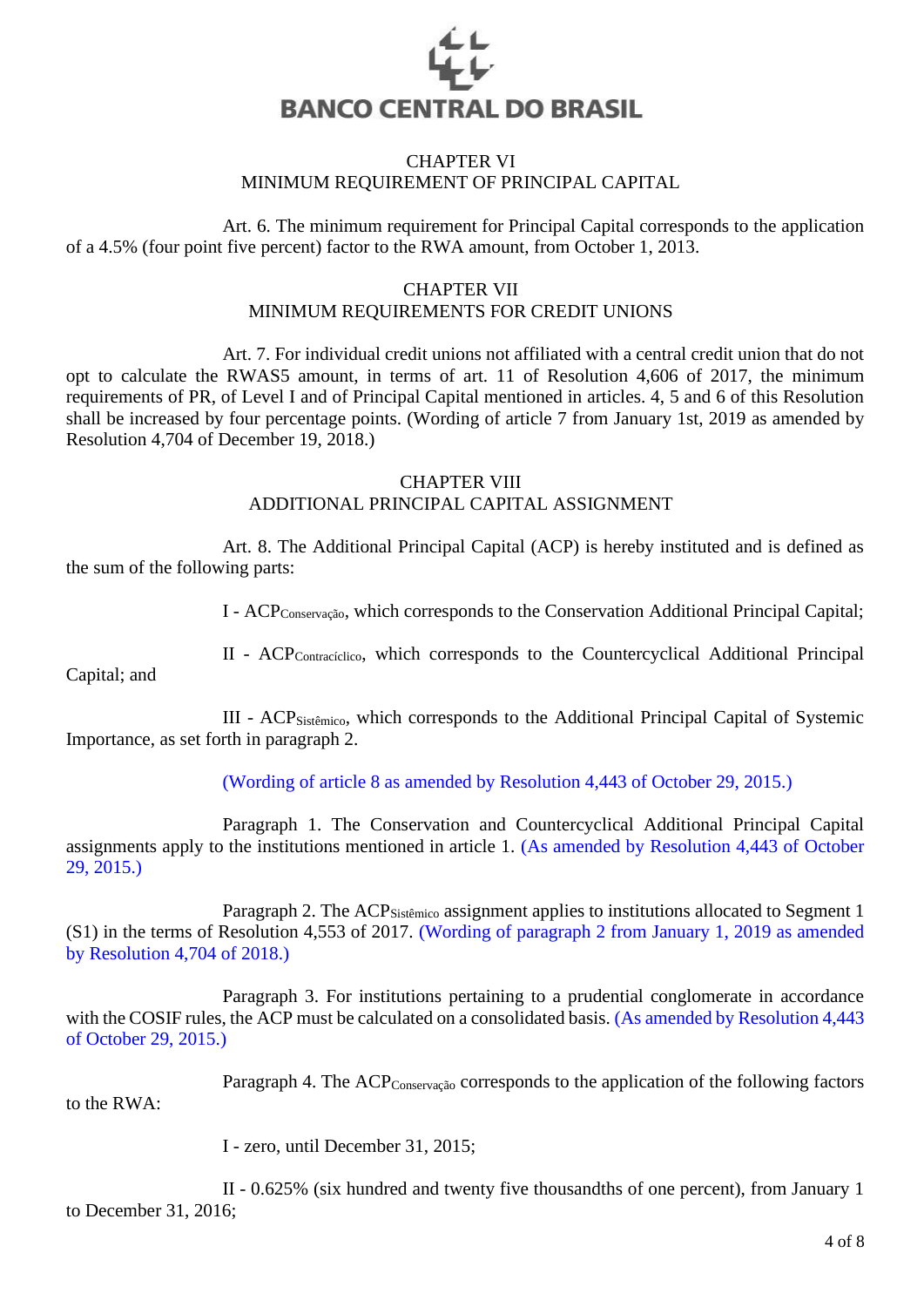

III - 1.25% (one percent and twenty five hundredths of one percent), from January 1 to December 31, 2017;

IV - 1.875% (one percent and eight hundred and seventy five thousandths of one percent), from January 1 to December 31, 2018; and

V - 2.5% (two percent and five tenths of one percent), from January 1, 2019, onwards.

(Paragraph 4 included by Resolution 4,443 of October 29, 2015.)

Paragraph 5. The Central Bank of Brazil will set the methodology to calculate the ACP<sub>Contracíclico</sub> and its factor to be applied to the RWA. (Included by Resolution 4,443 of October 29, 2015.)

Paragraph 6. The ACP<sub>Contracíclico</sub> factor is limited by the following upper bounds:

I - zero, until December 31, 2015;

II - 0.625% (six hundred and twenty five thousandths of one percent), from January 1 to December 31, 2016;

III - 1.25% (one percent and twenty five hundredths of one percent), from January 1 to December 31, 2017;

IV - 1.875% (one percent and eight hundred and seventy five thousandths of one percent), from January 1 to December 31, 2018; and

V - 2.5% (two percent and five tenths of one percent), from January 1, 2019, onwards.

(Paragraph 6 included by Resolution 4,443 of October 29, 2015.)

Paragraph 7. In case of an increase in the ACP<sub>Contracíclico</sub> factor, the new factor will come into effect after 12 (twelve) months. (Included by Resolution 4,443 of October 29, 2015.)

Paragraph 8. The Central Bank of Brazil will set the methodology to calculate the ACPSistêmico and its factor to be applied to the RWA. (Included by Resolution 4,443 of October 29, 2015.)

Paragraph 9. The ACP<sub>Sistêmico</sub> factor is limited by the following upper bounds:

I – zero, until December 31, 2016;

 $II - 0.5\%$  (five tenths of one percent), from January 1 to December 31, 2017;

III – 1.0% (one percent), from January 1 to December 31, 2018; and

IV – 2.0% (two percent), from January 1, 2019, onwards.

(Paragraph 9 included by Resolution 4,443 of October 29, 2015.)

Art. 9. A shortfall in meeting the assigned ACP, as set forth in article 8, entails restrictions: (As amended by Resolution 4,443 of October 29, 2015.)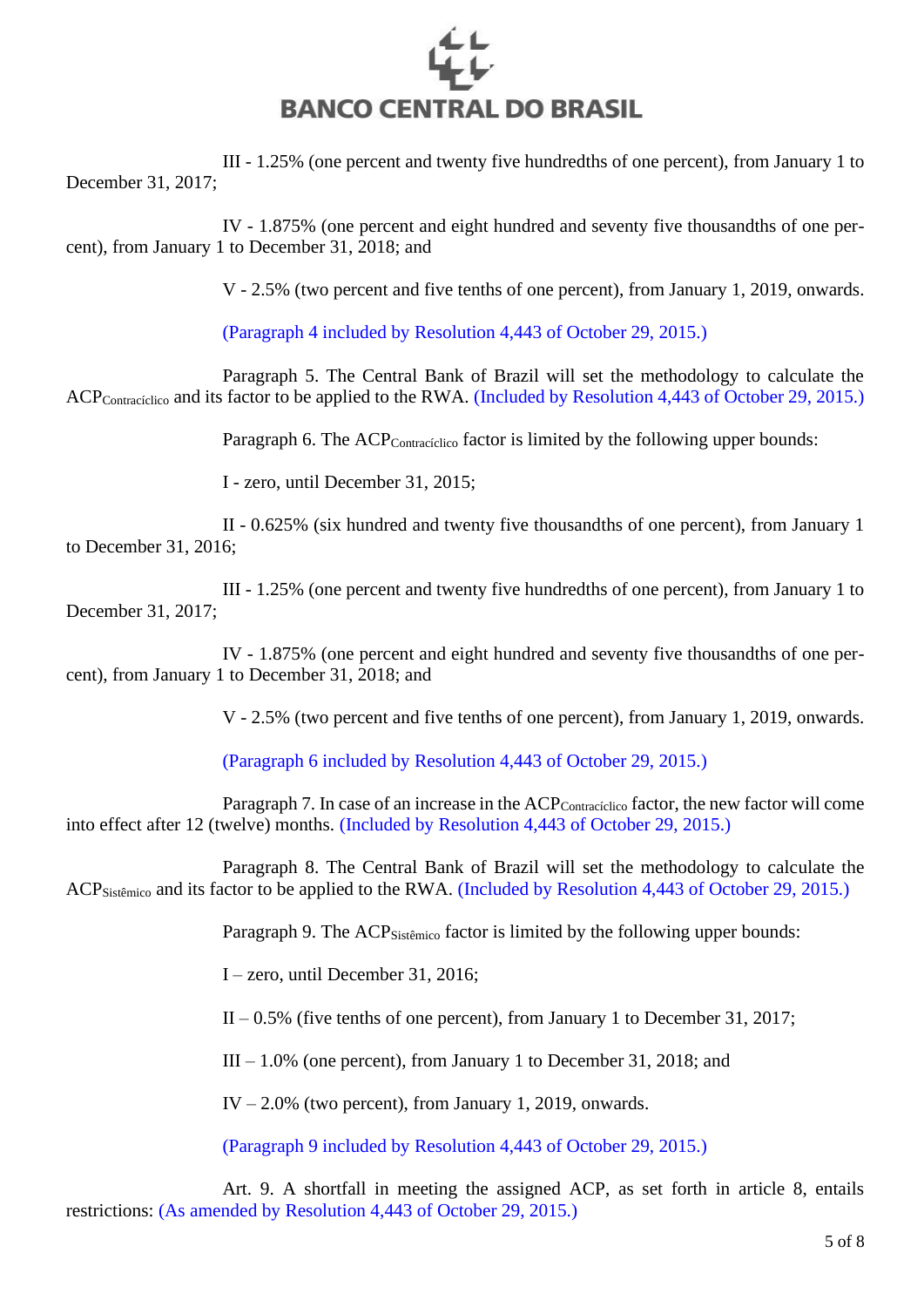

I - in payment of discretionary compensation to management and members of the board of directors, in the case of joint stock companies, and to administrators of non-joint stock companies;

II - in payment of dividends and interest on capital;

III - in payment of the surplus and net annual earnings to quota-shares of capital, as well as in redemption of quota-shares, in the case of credit unions;

IV - in repurchase of own shares in any amount; and

V - in reduction of equity when legally possible.

Paragraph 1. The restrictions put forth in the heading must be imposed for as long as a shortfall in meeting the assigned Additional Principal Capital is verified.

Paragraph 2. The discretionary compensation mentioned in subsection I of the heading includes bonds, profit sharing and any installments of deferred payments and other compensation incentives linked to performance.

Paragraph 3. In case of surplus of Principal Capital relative to the minimum requirement established in art. 6, the surplus amount is used to meet the minimum requirements established in arts. 4 or 5 and such surplus cannot be used to meet the Additional Principal Capital assignment.

Paragraph 4. The restrictions mentioned in subsections I to III of the heading correspond to the following percentages of the amount to be paid or distributed:

I - 100% (one hundred percent), should the value considered to verify the fulfillment of the Additional Principal Capital assignment be less than 25% (twenty five percent) of the amount fixed according to art. 8;

II - 80% (eighty percent), should the value considered to verify the fulfillment of the Additional Principal Capital assignment be greater than or equal to 25% (twenty five percent) and less than 50% (fifty percent) of the amount fixed according to art. 8;

III - 60% (sixty percent), should the value considered to verify the fulfillment of the Additional Principal Capital assignment be greater than or equal to 50% (fifty percent) and less than 75% (seventy five percent) of the amount fixed according to art. 8; and

IV - 40% (forty percent) should the value considered to verify the fulfillment of the Additional Principal Capital assignment be greater than or equal to 75% (seventy five percent) and less than 100% (one hundred percent) of the amount fixed according to art. 8.

Paragraph 5. The percentages mentioned in paragraph 4 apply to each item mentioned in items I to III of the heading.

Paragraph 6. The surplus distributed and not paid in the fiscal year due to a shortfall in meeting the assigned Additional Principal Capital will be incorporated into the reserves of the credit union or, alternatively, its capital, if so decided by the shareholders.

Paragraph 7. Amounts withheld due to a shortfall in meeting the assigned Additional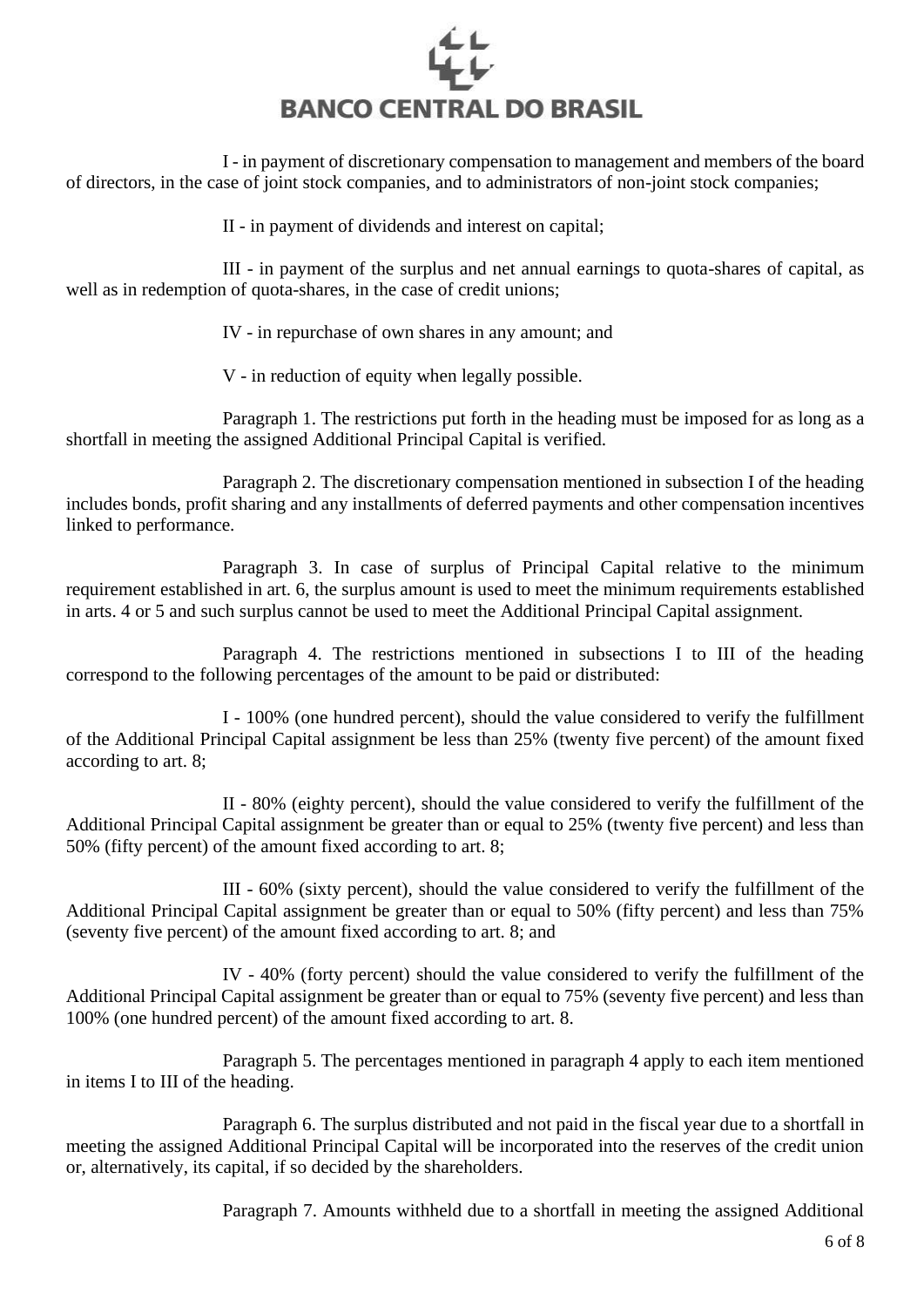

of Principal Capital cannot constitute a future liability.

Paragraph 8. The restrictions mentioned in the heading apply to a shortfall identified when calculating the amount to be distributed, including values paid in advance.

Paragraph 9. The Central Bank of Brazil may fix a maximum individualized interval during which a shortfall in meeting the assigned Additional Principal Capital is admissible. (Included by Resolution 4,281 of October 31, 2013.)

Paragraph 10. Once a shortfall in meeting the assigned Additional Principal Capital is verified, the capital plan mentioned in item IV of the heading of art. 40 of Resolution 4,557 of February 23, 2017, must be amended so as to include the actions necessary to correct the shortfall until the end of the interval established in terms of paragraph. 9. (Wording of paragraph 10 from January 1st, 2019 as amended by Resolution 4,704 of 2018.)

### CHAPTER IX

# DEDUCTION OF EXCESSIVE FIXED ASSETS AND EARMARKED CAPITAL

Art. 10. For the purposes of verifying compliance with the minimum requirements established in arts. 4, 5 and 6, as well as the Additional Principal Capital assignment mentioned in art. 8, any amount invested in fixed assets in excess of the percentages established in arts. 3 and 4 of Resolution 2,283 of June 5, 1996, shall be deducted from PR, from Tier I and from Principal Capital.

Art. 11. The institution that opts to earmark a portion of PR according to the provisions set in art. 2 of Resolution 4,589 of June 29, 2017, must deduct the corresponding amount from PR, from Tier I and from Principal Capital for the purposes of verifying compliance with the minimum requirements established in arts. 4, 5 and 6, as well as the Additional Principal Capital assignment mentioned in art. 8. (Wording of article 10 from January 1st, 2019 as amended by Resolution 4,704 of 2018.)

### CHAPTER X FINAL PROVISIONS

Art. 12. (Revoked by Resolution 4,745 of August 28,2019)

Art. 13. The institutions mentioned in art. 1 must allocate enough PR to cover also the interest rate risk in the banking book (IRRBB), in accordance with Resolution 4,557, of 2007. (Wording of article 13 from January 1st, 2019 as amended by Resolution 4,704 of 2018.)

Art. 14. The institutions mentioned in art. 1 must appoint to the Central Bank of Brazil a director responsible for the processes and controls related to the calculation of the RWA amount, the calculation of the minimum requirements of PR, Tier and Principal Capital and compliance with the Addition of Primary Capital assignment.

Sole paragraph. For the purpose of the responsibilities established in the heading, the appointed director may perform other functions in the institution, except for those functions associated with the management of third party's funds or any function that may represent a conflict of interest or a deficiency in the segregation of duties.

Art. 15. The Central Bank of Brazil may issue rules deemed necessary for the implementation of this Resolution, including provisions on: